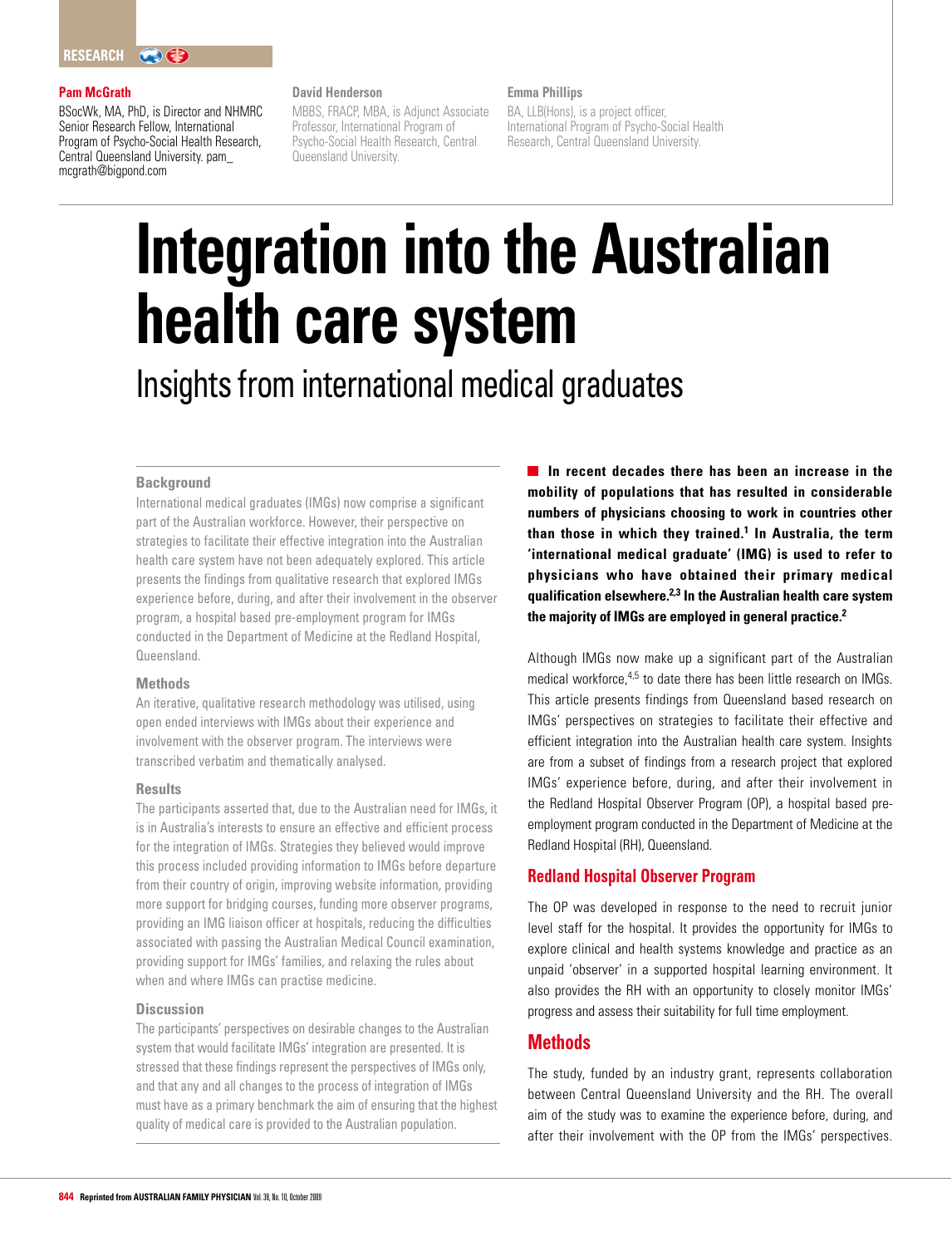The findings are extensive and those reported in this article explore participants' insights on the strategies they consider would assist effective and efficient integration into the Australian medical workforce.

The participants were enrolled via the study project officer who was under contract with the university and thus independent of the hospital. The project officer was given a list of doctors who had participated in the OP in the Department of Medicine at the RH, along with their telephone numbers. This information was obtained from a RH representative who had gained verbal consent from potential participants. The participants were consecutively enrolled from this list, through an initial telephone call, followed by the project officer providing written project descriptions of the project and an invitation for voluntary participation in the research. At this stage, signed consent forms from the participants were collected and enrolment occurred. There was no screening of participants. Before interviewing, participants were again informed of their ethical rights (eg. informed consent, confidentiality, right to withdraw). The Central Queensland University Ethics Committee and the Queensland Health Department Human Research Ethics Committee approved the study.

#### **Participants**

There were 10 (n=10) IMGs who participated in the OP, of which nine (n=9) participated in the study; age range 30–46 years, male n=5, female n=4. Participants came from a diversity of countries of origin including China (n=6), Yugoslavia (Bosnia) (n=1), the Philippines (n=1) and Sri Lanka (n=1). Because the participants were enrolled from a small, identifiable group at the RH, the informed consent procedures gave a strict commitment to confidentiality and a guarantee that no further identifying information would be presented or published with the findings. Hence, further demographic description will not be provided to protect the identity of the participants.

#### **Interviews**

The exploration of IMGs' experiences with the OP was conducted through an iterative, qualitative research methodology using open ended interviews conducted at the time and location of each participant's choice. Interviews were conducted via speakerphone by a psychosocial researcher with a background in cross cultural research employed by the university and thus independent of the RH.

The IMGs were encouraged to talk about their experience as a doctor before, during, and after their involvement with the OP. The line of questioning included the techniques of probing and paraphrasing to explore each participant's experience.<sup>6</sup> Interviews lasted for approximately 1 hour and were audio recorded. The interviews were transcribed verbatim by a research assistant independent of the hospital.

# **Analysis**

The language texts were then entered into the QSR NUD\*IST computer program and analysed thematically. All of the participants'

comments were coded into 'free nodes' (category files not preorganised but 'freely' created from the data). The list of codes was then transported to Microsoft Word 97 and organised under thematic headings. The coding was established by an experienced qualitative researcher and completed by the project officer. There was complete agreement on the coding and emergent themes. There were 203 free nodes created from the transcriptions. The findings presented in this article are from the codes representing the participants' insights on strategies for effective and efficient integration of IMGs into the Australian health care system.

# **Results**

There needs to be a committed, rather than ad hoc, approach. The participants proposed that it is in Australia's interest to ensure an effective and efficient process for the integration of IMGs. They emphasised that the Australian health workforce requires IMGs, stating:

'They still need the overseas doctors'

'But they need the doctors, I think... so that's why they have to do it'.

Thus, obstacles in the path of IMG integration were seen as inappropriate, as one participant summed up:

'If the Australians still need that you should give us a chance. So don't put... steps to stop what we are doing... just give us a chance. If you don't need it, that's fine, but if you need the doctors you should put the programs in place'.

The emphasis, it was argued, should be on streamlining the entry system and offering active assistance that reaches out to IMGs, rather than allowing an ad hoc process with multiple obstacles, as one participant stated:

'If you need doctors don't try to put so many barriers'.

The participants outlined a number of strategies to improve the process of integrating IMGs. It must be noted, however, that many of the participants believed that much progress had been made since their entry into the Australian health care system, as can be seen by the following statements:

'But all together I can see the huge difference. I can see that at least Queensland Health is working really hard to improve all of that. And they are doing a great job. The Medical Boards are starting to work a little bit more with colleges and colleges are starting to work a bit more with everyone else. So hopefully the whole system will start to work together'.

# **Strategy 1 – information before leaving country of origin**

Some of the IMGs suggested providing detailed information about the process of integrating into the Australian health care workforce before the doctor leaves their country of origin:

'Oh I think if it [information] is actually given to doctors who come even before they come. If they are already given the information that these are the places you can contact, or these are the people you can contact, and given the resources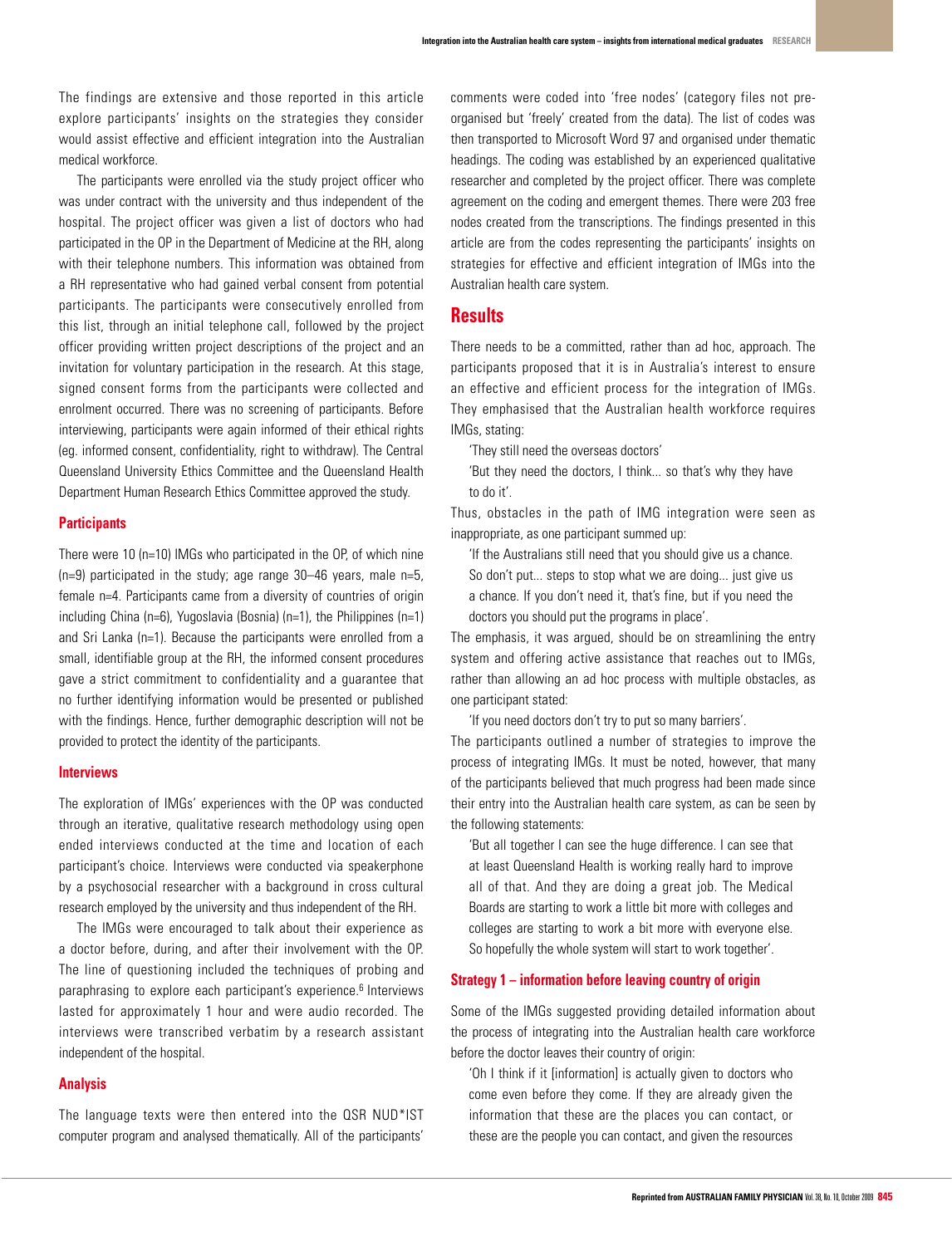at hand. That will facilitate things'.

The participants provided detailed descriptions of their years of struggle trying to find out who to contact, what to learn, what paperwork was required, how to obtain a position or registration, or how to pass the Australian Medical Council (AMC) examination. Most of the information they received was ad hoc through informal contacts with other IMGs or accessed through family or friendship networks. As one participant summed up:

'But it's very difficult for people... to get [that] information'. It was suggested that if an information booklet was given to IMGs before their departure from their country of origin this would greatly assist the process of integration:

'But certainly if we have an information booklet or something like that – like where to get help, to get information. I think that would be a quite good thing to have for overseas doctors when coming into the country'.

#### **Strategy 2 – improve available Web based information**

Some of the participants indicated that they gained some information from websites. However, the information available was not seen to be sufficient. Thus, there were recommendations for further development of health websites with in depth information for IMGs. As one participant explained:

'I think ideally what should happen is that all current information [should be] on the web pages'.

#### **Strategy 3 – more support for bridging programs**

Some of the participants spoke of the importance of the University of Queensland's bridging course for IMGs. The bridging course was seen as a turning point in their career, providing them with the information they needed about how to gain entry into the Australian health system. Thus, these participants recommended more support for the work of such bridging courses, for example:

 'The bridging course at University of Queensland is quite good. More support to that. Because when I went to the bridging course it was really good... I learned everything'.

# **Strategy 4 – provide more observer programs**

All of the participants spoke positively about their experience with the OP. The participants emphasised that one of the most important positive factors about the course is that it provides supervised 'hands on' practical experience.

The recommendation from the participants was to initiate observer programs at more hospitals, as one participant explained:

'At the moment it's not all the hospitals accept the 'observership'. I think at some of them it's very hard to get into it, especially the bigger hospitals'.

Also, it was recommended that there should be funding for hospitals that provide IMGs with hands on experience through observer programs. The funding would enable the provision of extra staff, or could release present staff from their full time roles, to provide the

necessary professional hours required for direct assistance to IMGs. At present, observer programs are not funded and all supervision by medical staff is provided on a voluntary basis. As one participant explained:

'I think more funding for more teaching programs – more like observer positions. Because sometimes they are very busy and there are not enough doctors to teach you'.

#### **Strategy 5 – provision of an IMG liaison officer**

The idea was mooted of an IMG liaison officer appointed to hospitals to provide information and support to overseas trained doctors during the initial stage of their entry into the Australian health care system. The participants indicated that information about the process of integrating into the Australian health care system was often difficult to obtain, and many had limited contact with other IMGs or local doctors. International medical graduates need advice, information, support, direction and contact with other IMGs. A liaison officer could be employed to attend to these needs. It was noted that an IMG who had successfully entered the system would be the most appropriate person for such a position, as one participant explained:

'Every observer should have somebody like a mentor who could lead you through things. And ideally the mentor would be somebody also who is an international medical graduate so they understand the way of thinking. So it gives him or her quick insight. So they can just give you slight direction'.

Part of the work of such a liaison officer could be to facilitate support sessions where IMGs could share their personal experience with other IMGs, for example:

'They should exchange some experience... I think it's very important'.

The opportunity to share learning experiences would also be valuable: 'Where the overseas trained doctor gathering together they sometimes wait to discuss the case, what I do, what you do improving, you know'.

It was noted that an important supportive message that IMGs need to hear, especially during the early stages of the process of integration, is to keep positive and hopeful and not to give up.

# **Strategy 6 – reduce the difficulties associated with passing the AMC examination**

The participants described their experiences with the AMC examination in negative terms, describing it as more difficult for IMGs than Australian doctors to pass the academic examination required for registration as a doctor in Australia, for example:

'I think it's not correct because exam really it's higher than [for] the interns or graduates [of] some Australia[ns] – bigger differences'.

Participants recommended the provision of preparation and training for IMGs as to how they can study to pass the exam, for example:

'Yes, give you the training and how you go for the exam. Don't put the exam too hard then you can't get through it. If you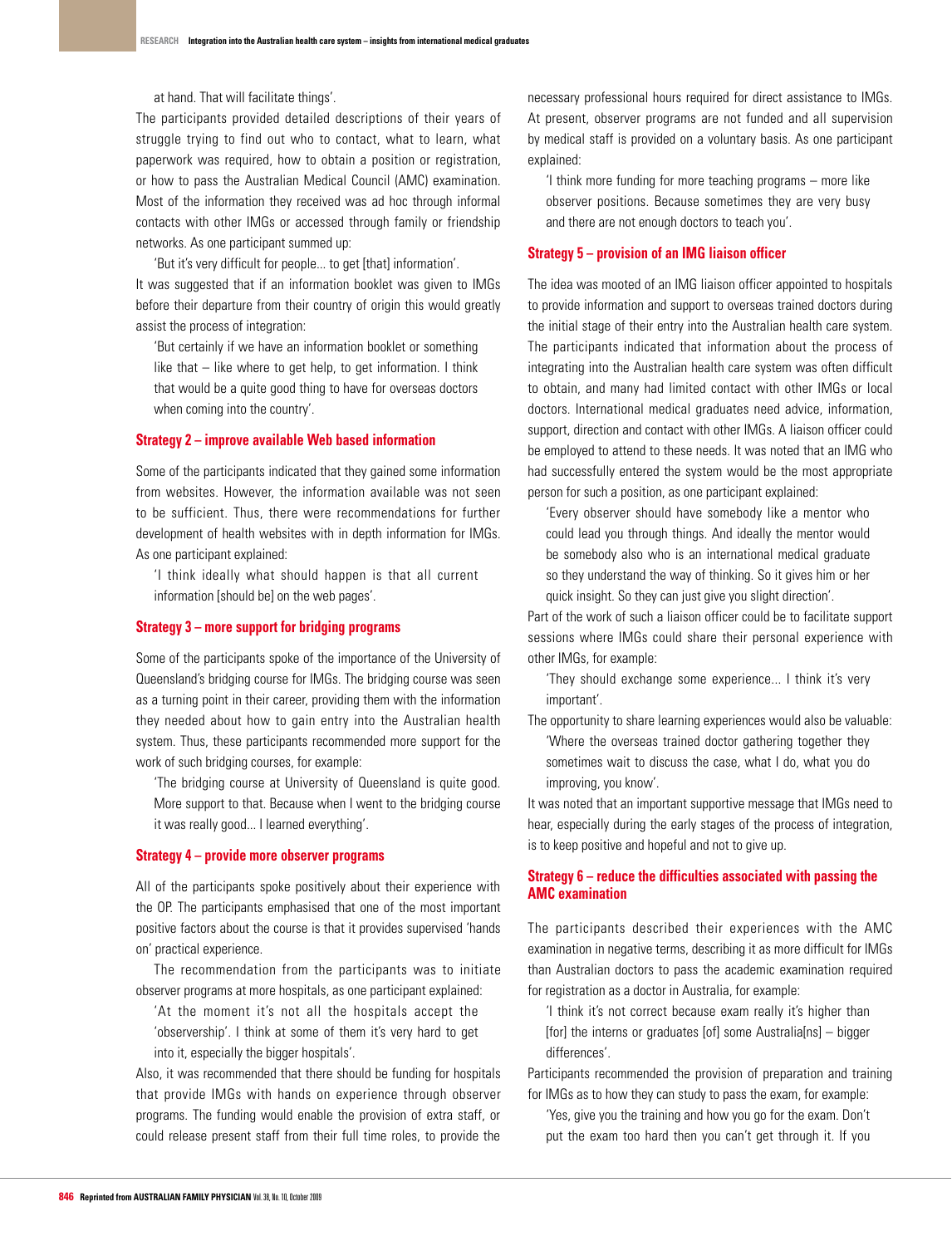need the doctor you have to give them chance and keep them in the profession. Otherwise they will give up'.

## **Strategy 7 – assist IMGs' families to settle in Australia**

While acknowledging that each family is unique, the participants spoke of the stress on other family members of the process of settling in a new country while the IMG was in the process of obtaining entry into the health system. The consequent recommendation is to provide support to the IMGs' families, as can be seen by the following statement:

'Sometimes they are very stressed. Help for their families and help for them to settle down and help them to know this community and then this society... cultural stuff'.

#### **Strategy 8 – relax rules on where and when IMGs can practise**

Some of the participants argued against the 10 year moratorium that requires IMGs to spend initial employment in rural areas, for example:

'... to the bush first, it's a good experience but if they don't have a good understanding of Australian medicines, it will be a real struggle. And not just Australian medicine but Australian culture. So from my point of view it's best to train them within the city. Then it would be easier for them to know a little bit more about the bush before actually being sent there. I am fortunate being on the GP training program that I don't have to be on the 10 year moratorium. Some GP registrars from overseas trained doctors have that 10 year moratorium'.

Another IMG described how he had to drive for over 3 hours each way to work to maintain his practice while, for reasons of necessity, he also had to maintain his family in the metropolitan area.

# **Discussion**

A central theme informing the IMGs discussion was the notion that the Australian health system is dependent on overseas trained doctors. As a consequence, it was argued that it is in the interest of the Australian health system to ensure that IMGs are efficiently and effectively integrated. This idea is supported by the literature which indicates that Australia has now become increasingly reliant on IMGs, especially in the short to medium term, who presently account for 25% of the total workforce of Australian physicians.4,5 The reliance has been created by medical workforce shortages attributed to the increasing demands of an aging population and a decline in the hours worked by local medical practitioners.<sup>7</sup>

The present process of integration is perceived by the IMGs interviewed to be ad hoc with innumerable obstacles. The frustration, alienation and anger experienced by IMGs as a result of their experience of attempting to enter the Australian medical workforce are also acknowledged elsewhere.<sup>8</sup> Indeed, research indicates that the majority of IMGs experience a prolonged period outside the medical workforce with subsequent negative psychosocial sequelae.<sup>1,9,10</sup> The strong recommendation from the present findings is that the integration of IMGs be streamlined with clearly defined, coordinated and easily accessible processes. This idea is affirmed by the recent research of Curran et  $al<sup>11</sup>$  that demonstrates that effective orientation processes can assist new IMGs in making successful transitions to medical practice in their new countries, reducing professional isolation and enhancing the integration of IMGs and their families within their new communities.

The IMGs detailed eight strategies that, from their perspective, would improve both the efficiency and effectiveness of the process of integration. These strategies included providing information to IMGs before departure from their country of origin, improving the information available on relevant websites, providing more support for bridging courses, funding more OPs similar to that conducted at RH, providing an IMG liaison officer at hospitals, reducing the difficulties associated with passing the AMC examination, providing support for IMGs families and relaxing the rules about when and where IMGs can practise medicine.

Both the ideas of a liaison officer and the provision of family support resonates with the research literature that indicates that mentoring and effective integration within the community of both the IMG and their family are important components of effective integration and retention strategies.<sup>11</sup> In relation to family support, Couser<sup>12</sup> recommends providing day-to-day living advice, assisting with accommodation and schools and facilitating introductions to local cultural groups. The difficulties associated with passing the AMC examination for IMGs are also noted elsewhere.<sup>13</sup>

The strategies listed in the findings are presented, without mediation, purely from the perspective of the IMGs interviewed. It is acknowledged that some of the strategies, particularly the latter three, are controversial and require the scrutiny of healthy democratic debate. Reflection on such recommendations needs to be cognisant of the specific training requirements for IMGs above and beyond local graduates with respect to orientation, communication and clinical skills.<sup>3,12,14</sup> There are ongoing concerns that the recruitment and retention of IMGs is driven by workforce shortages and is conducted without adequate assessment of qualifications or language or clinical skills.<sup>7</sup> In reporting the findings, the authors are aware of the complexity of the debate which requires not only the insights from the perspective of the IMGs, presented here, but also those of health care professionals and consumers involved in the health care system.

# **Conclusion**

The authors' presentation of participants' recommendations is in the spirit of ensuring that the voices of the IMGs are heard, and does not necessarily imply total agreement for all notions proposed. Any and all changes to the process of integration of IMGs must have as a primary benchmark the aim of ensuring that the highest quality of medical care is provided to the Australian population. The present findings are recorded with the aim of providing important insights on the ongoing concern about how best to proceed in this regard, heeding what is in the best interests of the Australian health care system.